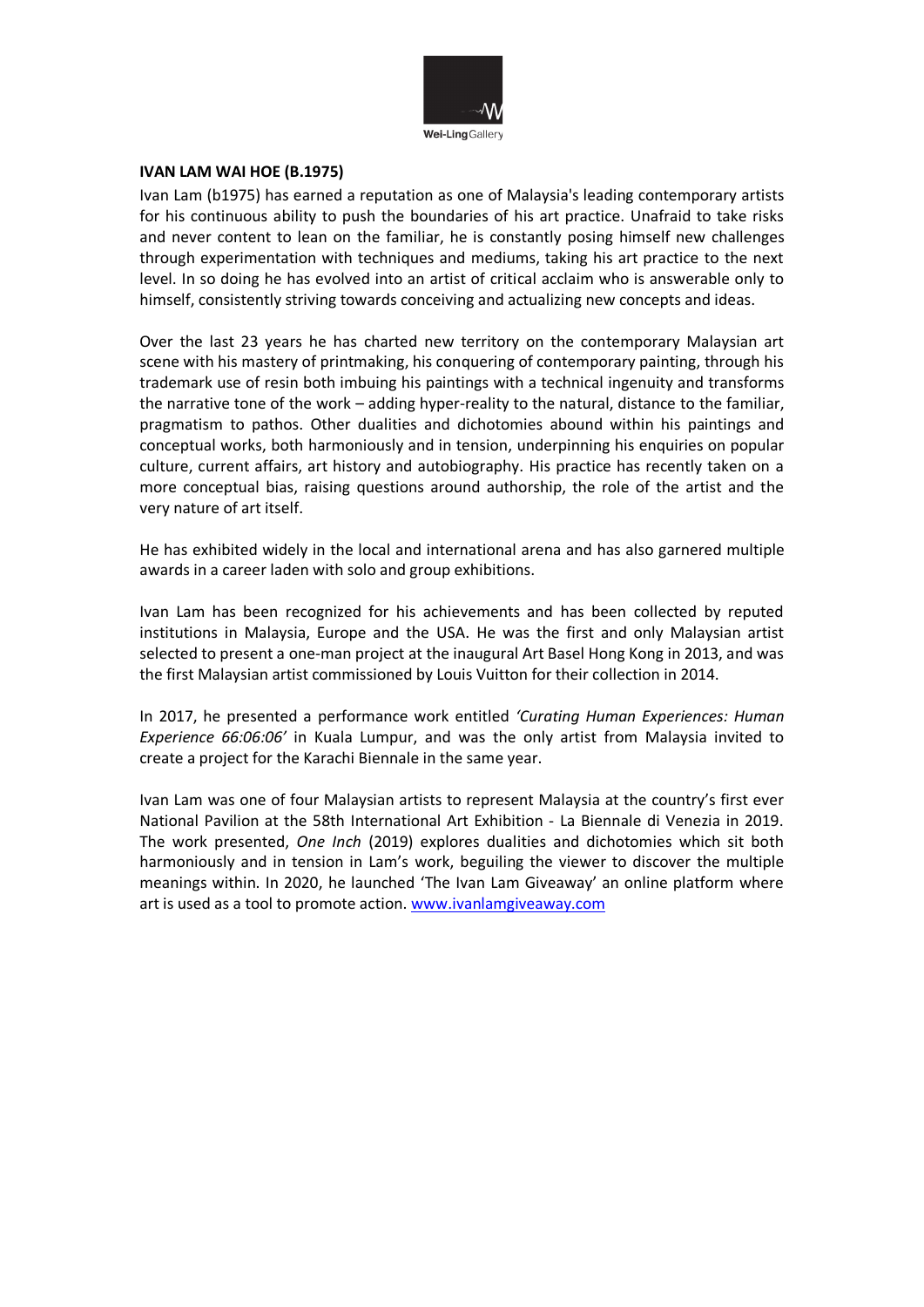

# **IVAN LAM WAI HOE (B.1975)**

# **EDUCATION**

| 2006 | University of East London, UK, MA in International Contemporary Art and |
|------|-------------------------------------------------------------------------|
|      | Design Practice (Final Semester, Graduating Jan 2007)                   |
|      | Professors: Hedley Roberts, Dr. Daniela Leva                            |
| 1998 | Maine College of Art, Bachelor of Fine Arts, Painting (Full Honours)    |
|      | Professors: Johnnie Ross, Honor Mack, Peter Sucheki, George Larou       |
| 1994 | Lim Kok Wing Institute of Technology, Graphic Design Certificate        |

#### **SOLO EXHIBITIONS**

| 2020 | small works + drawings, Wei-Ling Gallery, Kuala Lumpur, Malaysia                      |
|------|---------------------------------------------------------------------------------------|
| 2019 | FAUX, Wei-Ling Contemporary, Kuala Lumpur, Malaysia                                   |
| 2018 | Hymen, Wei-Ling Contemporary, Kuala Lumpur, Malaysia                                  |
| 2017 | Curating Human Experiences 66:06:06, Wei-Ling Contemporary, Kuala<br>Lumpur, Malaysia |
|      | You said you'll never leave, Karachi Biennale 2017, Narayan Jagannath                 |
|      | Vaidya, Karachi, Pakistan                                                             |
|      | Vanity Project X, Wei-Ling Contemporary, Kuala Lumpur, Malaysia                       |
|      | For those who don't believe, no proof is possible. 56/200, Art Stage                  |
|      | Singapore 2017, Southeast Asia Forum - Net Present Value: Art, Capital,               |
|      | Futures, Marina Bay Sands Exhibition Centre, Singapore                                |
| 2016 | Cutting the lines that bind, Wei-Ling Contemporary, Kuala Lumpur, Malaysia            |
|      | VOLTA NEW YORK 2016, The Pier 90, New York, USA                                       |
| 2014 | IVAN LAM: TWENTY, Wei-Ling Contemporary, Kuala Lumpur, Malaysia                       |
| 2013 | Day Zero Night Hero, Wei-Ling Contemporary, Kuala Lumpur, Malaysia                    |
|      | Art Basel Hong Kong 2013, Hong Kong Convention Centre, Hong Kong                      |
| 2012 | MACHINES, Wei-Ling Contemporary, Kuala Lumpur, Malaysia                               |
| 2011 | Together Alone, Wei-Ling Contemporary, Kuala Lumpur, Malaysia                         |
|      | Art Stage Singapore 2011, Marina Bay Sands Exhibition Centre, Singapore               |
| 2009 | Panorama, Wei-Ling Gallery, Kuala Lumpur, Malaysia                                    |
| 2007 | Ivan Lam: After all these yearsWei-Ling Gallery, Kuala Lumpur,                        |
|      | Malaysia                                                                              |
| 2004 | Plosive, Taksu Gallery, Singapore                                                     |
| 2004 | Plosive, Taksu Gallery, Kuala Lumpur, Malaysia                                        |
| 2002 | 911, Taksu Gallery, Kuala Lumpur, Malaysia                                            |
| 1998 | Ins and Outs, Crank, Portland, ME, USA                                                |
|      | MECA Senior Thesis Show, Institute of Contemporary Art, Portland ME, USA              |
|      | Exit Removals, Artworks Gallery, Portland ME, USA                                     |
|      |                                                                                       |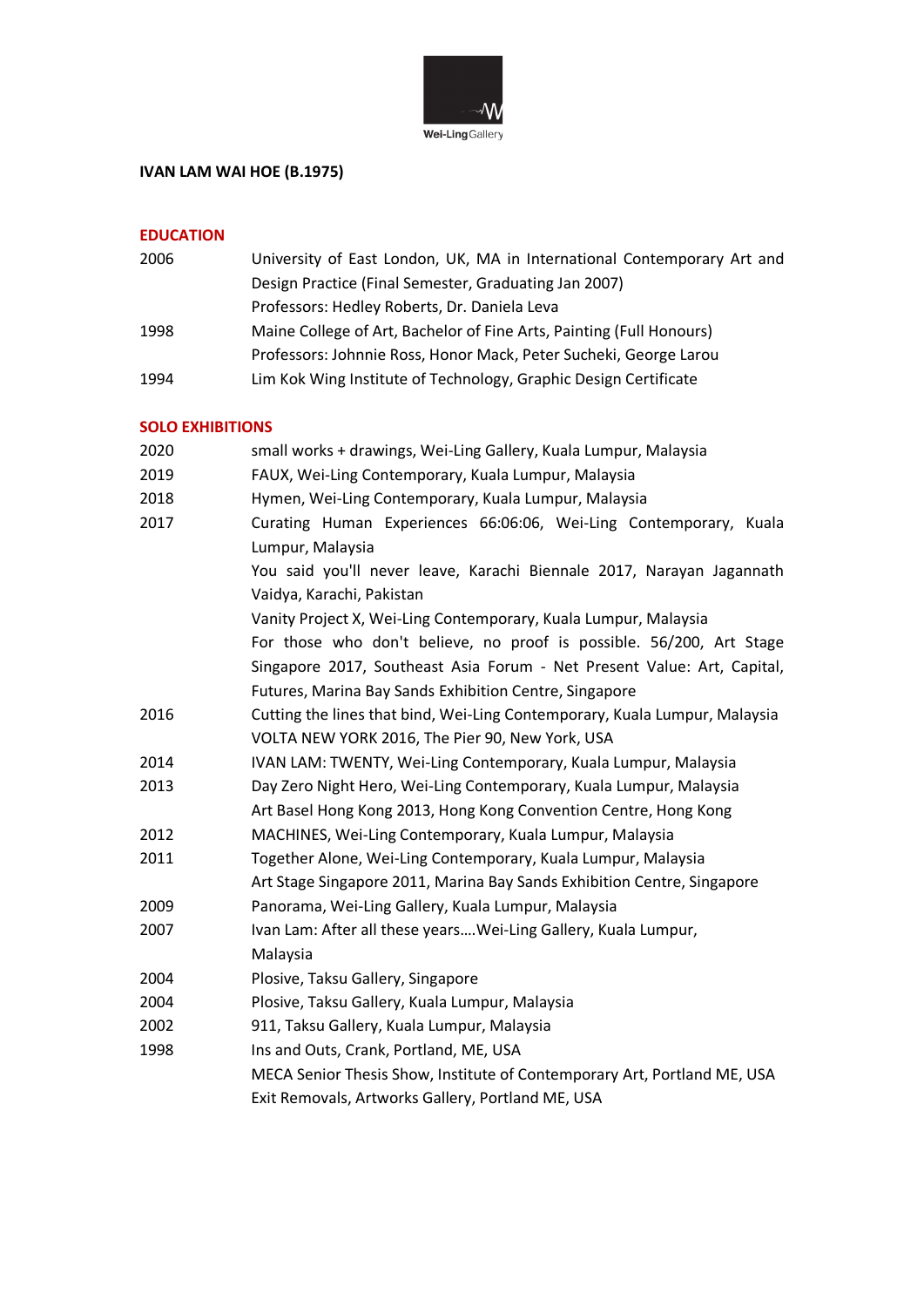

### **SELECTED GROUP EXHIBITIONS**

| 2019 | 18@8 Turning Points, Wei-Ling Contemporary, Kuala Lumpur, Malaysia<br>Holding Up a Mirror, Malaysia Pavilion, Palazzo Malipiero, 58 <sup>th</sup> International<br>Art Exhibition of La Biennale di Venezia |
|------|-------------------------------------------------------------------------------------------------------------------------------------------------------------------------------------------------------------|
| 2018 | Teh Tarik with The Flag, curated by Wei-Ling Gallery, in association with The<br>National Visual Arts Gallery, Kuala Lumpur, Malaysia                                                                       |
|      | Seen, Wei-Ling Contemporary, Kuala Lumpur, Malaysia                                                                                                                                                         |
| 2017 | 18@8 RIGHT HERE! RIGHT NOW!, Wei-Ling Contemporary, Kuala Lumpur,<br>Malaysia                                                                                                                               |
| 2016 | The Past Is Never Where You Think You Left It, curated by Gowri Balasegaran,                                                                                                                                |
|      | Wei-Ling Contemporary, Kuala Lumpur, Malaysia                                                                                                                                                               |
|      | Art Stage Singapore 2016, Marina Bay Sands, Singapore                                                                                                                                                       |
| 2015 | The Space Between, curated by Anurendra Jegadeva & Rahel Joseph, Wei-                                                                                                                                       |
|      | Ling Contemporary, Kuala Lumpur, Malaysia                                                                                                                                                                   |
| 2014 | The PEAK Group Show- HO MIA, Wei-Ling Contemporary, Kuala Lumpur,<br>Malaysia                                                                                                                               |
|      |                                                                                                                                                                                                             |
| 2013 | 18@8 Mirror, Mirror on the wall, Wei-Ling Contemporary, Kuala Lumpur,<br>Malaysia                                                                                                                           |
| 2012 | 18@8 KUL-SIN, ION Art, Singapore                                                                                                                                                                            |
|      | 18@8 KUL-SIN, Wei-Ling Contemporary, Kuala Lumpur, Malaysia                                                                                                                                                 |
|      | Timeless, Group Exhibition, Wei-Ling Contemporary, Kuala Lumpur, Malaysia                                                                                                                                   |
|      | Directional Forces, Artoll, Bedburg-hau, Germany                                                                                                                                                            |
| 2011 | 18@8 Save The Planet, Wei-Ling Contemporary, Kuala Lumpur, Malaysia                                                                                                                                         |
| 2008 | 18@8 Vice and Virtue, Wei-Ling Gallery, Kuala Lumpur, Malaysia                                                                                                                                              |
|      | Christie's SEA Art Auction, Hong Kong                                                                                                                                                                       |
|      | CIGE (China International Gallery Exposition) China World Trade Center,                                                                                                                                     |
|      | Beijing, China                                                                                                                                                                                              |
|      | Force of Nature, Pace, Petaling Jaya, Malaysia                                                                                                                                                              |
| 2007 | Filtered, Wei-Ling Gallery, Kuala Lumpur, Malaysia                                                                                                                                                          |
|      | The Force of Nature, Darling Muse Gallery, Kuala Lumpur, Malaysia                                                                                                                                           |
| 2006 | Larasati Art Auction, Singapore                                                                                                                                                                             |
|      | "18@8", KUALA LUMPUR-KARACHI, AMIN GULGEE GALLERY, KARACHI,                                                                                                                                                 |
|      | PAKISTAN (in collaboration with Wei-Ling Gallery)                                                                                                                                                           |
|      | Au Naturel, Darling Muse Gallery, Kuala Lumpur, Malaysia                                                                                                                                                    |
|      | 3 Young Contemporaries (1997-2006), Valentine Willie Art Gallery, Kuala                                                                                                                                     |
|      | Lumpur, Malaysia                                                                                                                                                                                            |
|      | Nasi Campur 2006, Taksu Gallery, Kuala Lumpur, Malaysia                                                                                                                                                     |
| 2005 | "18@8", Wei-Ling Gallery, Kuala Lumpur, Malaysia                                                                                                                                                            |
|      | Identifying Landscape, Darling Muse Gallery, Kuala Lumpur, Malaysia                                                                                                                                         |
| 2004 | Philip Morris Asean Art Awards 2004, National Art Gallery, Bangkok,                                                                                                                                         |
|      | Thailand                                                                                                                                                                                                    |
|      | 10th Anniversary, Taksu Gallery, Kuala Lumpur, Malaysia                                                                                                                                                     |
|      | Footsteps, National Art Gallery, Kuala Lumpur, Malaysia                                                                                                                                                     |